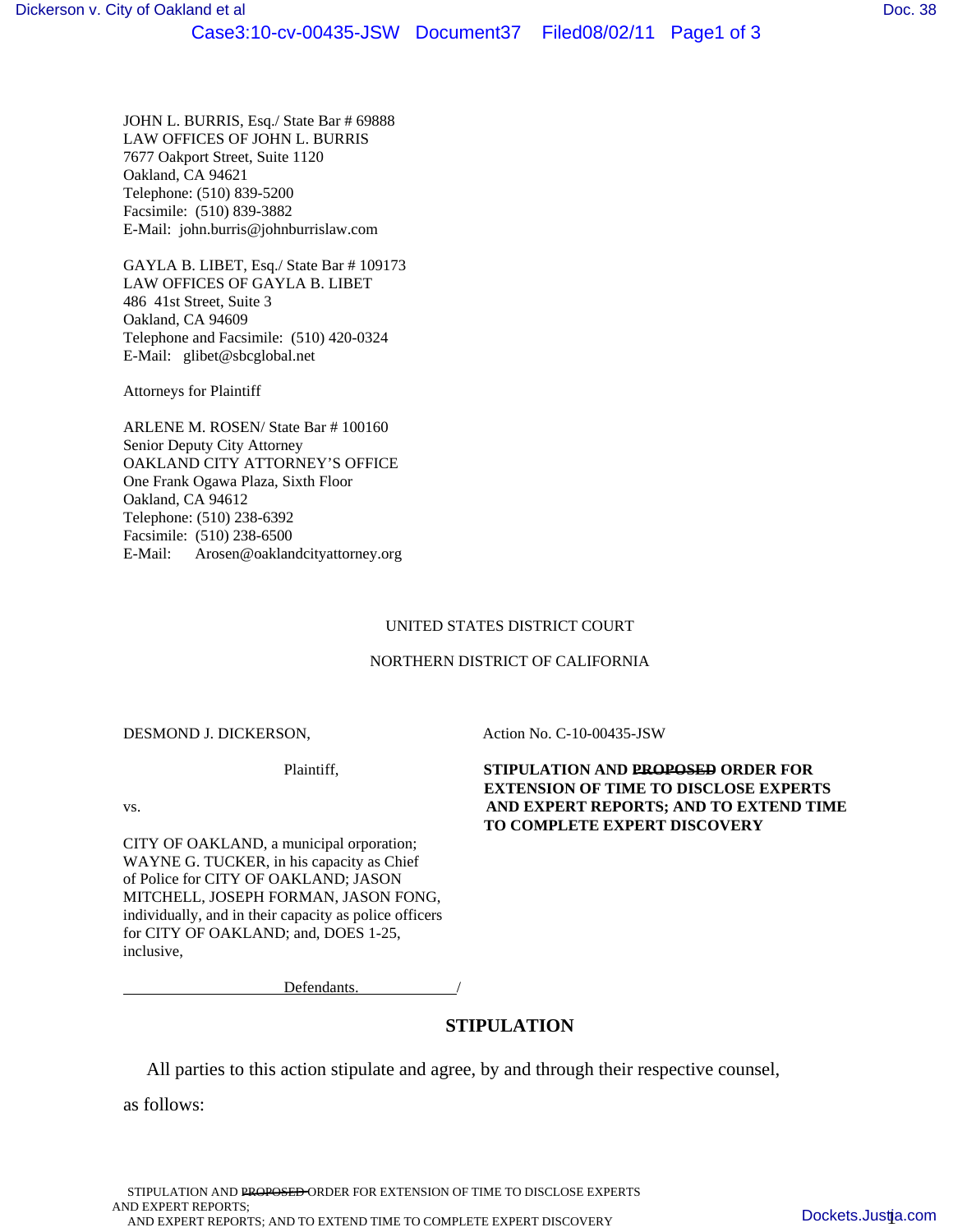### Case3:10-cv-00435-JSW Document37 Filed08/02/11 Page2 of 3

 1. That the following good cause exists for extending the time for disclosure of expert witnesses and expert reports; for extending the time for expert discovery to be completed; and for extending the cut-off date for hearing of dispositive motions;

 2. Judge Larson was originally the Magistrate Judge with whom there was to be a Settlement Conference in this case. It was scheduled for on August 27, 2011. Since the retirement of Judge Larson from this Court, Magistrate Judge Jacqueline Scott Corley has been assigned as the Magistrate Judge who will schedule and preside at Settlement Conference in this case. The date of September 2, 2011 has been selected for the Settlement Conference;

 3. By extending the time for disclosure of expert witnesses and expert reports; and extending the time for expert discovery to be completed, the parties may not have to bear the cost of retaining experts, should the case settle prior to the requested new extended dates for expert disclosure and discovery;

 4. As set forth in the Court's Order, dated 5-25-11, the Pretrial Conference is scheduled for  $11-14-11$  at 2:00 p.m., and the scheduled date for Trial is  $12-5-11$  at 8:00 a.m.. Therefore, the parties' request for extension of deadlines should not interfere with the presently scheduled pretrial and trial dates set by the Court; and,

 5. For all the good cause reasons stated above, the parties respectfully request, that the following dates set forth in the Court's Order, dated 5-25-11, be extended, as follows:

 (A) That the date for disclosure of expert witnesses and expert reports be extended from August 3, 2011 to October 12, 2011;

 (B) That the cut-off date for completion of expert discovery be extended from August 17, 2011 to November 3, 2011; and,

 (C ) That the last date to hear dispositive motions be extended from September 9, 2011 at 9:00 a.m. to **October 20, 2011**. October 21, 2011 at 9:00 a.m.

### LAW OFFICES OF GAYLA B. LIBET

Dated: 8-2-11 By: /s/ *Gayla B. Libet, Esq.* 

GAYLA B. LIBET, Esq. Attorneys for Plaintiff

STIPULATION AND PROPOSED ORDER FOR EXTENSION OF TIME TO DISCLOSE EXPERTS AND EXPERT REPORTS; AND EXPERT REPORTS; AND TO EXTEND TIME TO COMPLETE EXPERT DISCOVERY  $2$